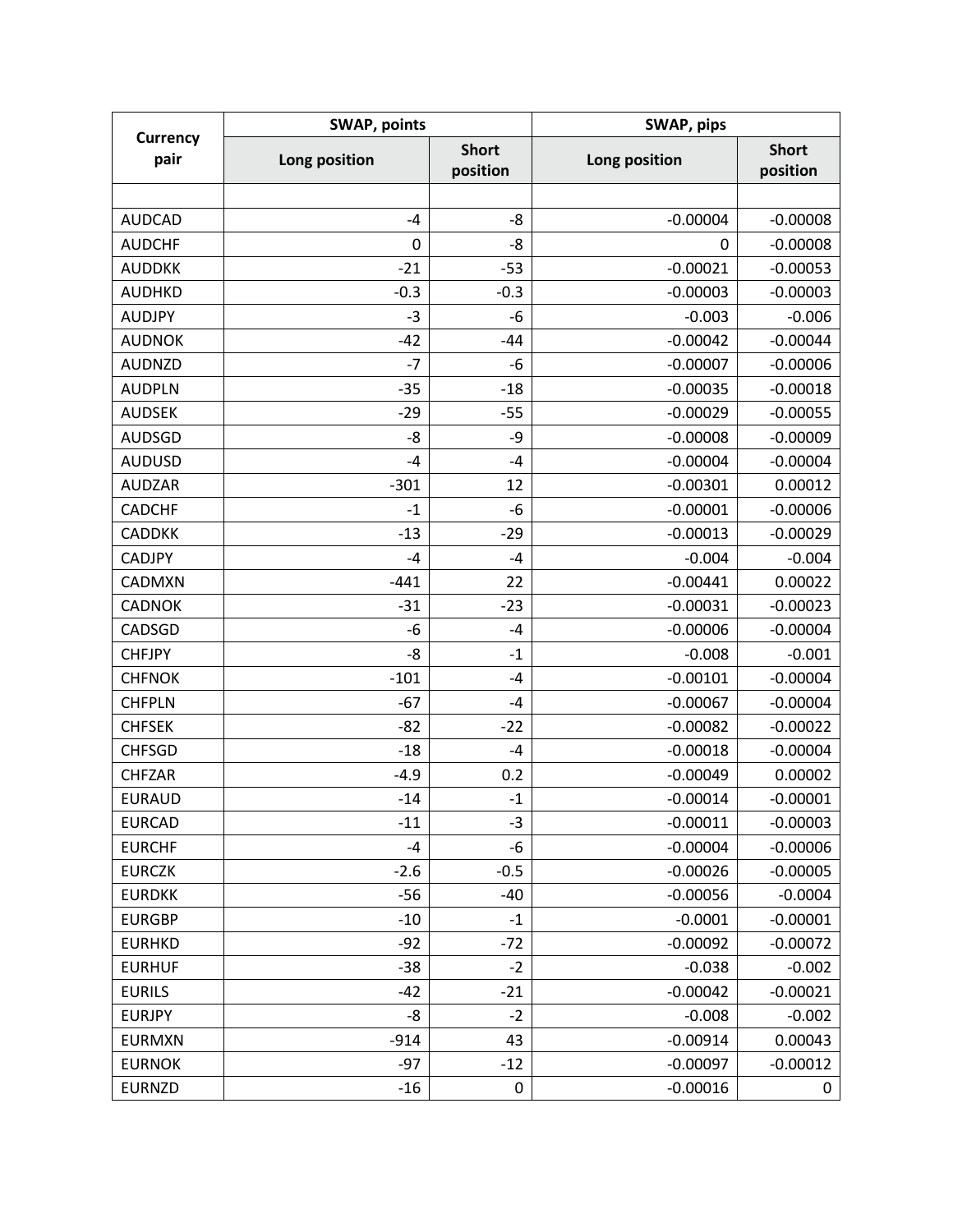| <b>EURPLN</b> | $-68$            | $-7$   | $-0.00068$ | $-0.00007$ |
|---------------|------------------|--------|------------|------------|
| <b>EURRUB</b> | $-2774$          | 158    | $-0.02774$ | 0.00158    |
| <b>EURSEK</b> | $-77$            | $-30$  | $-0.00077$ | $-0.0003$  |
| <b>EURSGD</b> | $-17$            | -5     | $-0.00017$ | $-0.00005$ |
| <b>EURTRY</b> | $-789$           | 65     | $-0.00789$ | 0.00065    |
| <b>EURUSD</b> | -9               | 0      | $-0.00009$ | 0          |
| <b>EURZAR</b> | $-537$           | 25     | $-0.00537$ | 0.00025    |
| <b>GBPAUD</b> | $-10$            | $-7$   | $-0.0001$  | $-0.00007$ |
| <b>GBPCAD</b> | $-7$             | -9     | $-0.00007$ | $-0.00009$ |
| <b>GBPCHF</b> | 0                | $-11$  | 0          | $-0.00011$ |
| <b>GBPDKK</b> | $-34$            | $-74$  | $-0.00034$ | $-0.00074$ |
| <b>GBPJPY</b> | $-5$             | $-7$   | $-0.005$   | $-0.007$   |
| <b>GBPNOK</b> | -70              | $-51$  | $-0.0007$  | $-0.00051$ |
| <b>GBPNZD</b> | $-12$            | $-5$   | $-0.00012$ | $-0.00005$ |
| <b>GBPPLN</b> | $-60$            | $-25$  | $-0.0006$  | $-0.00025$ |
| <b>GBPSEK</b> | $-48$            | $-72$  | $-0.00048$ | $-0.00072$ |
| <b>GBPSGD</b> | $-14$            | $-12$  | $-0.00014$ | $-0.00012$ |
| <b>GBPTRY</b> | $-890$           | 72     | $-0.0089$  | 0.00072    |
| <b>GBPUSD</b> | -6               | $-5$   | $-0.00006$ | $-0.00005$ |
| <b>GBPZAR</b> | $-552$           | 22     | $-0.00552$ | 0.00022    |
| <b>HKDJPY</b> | $-38$            | -66    | $-0.00038$ | $-0.00066$ |
| <b>MXNJPY</b> | 7                | $-144$ | 0.00007    | $-0.00144$ |
| <b>NOKJPY</b> | $-29$            | $-67$  | $-0.00029$ | $-0.00067$ |
| <b>NOKSEK</b> | -6               | -9     | $-0.00006$ | $-0.00009$ |
| <b>NZDCAD</b> | $-3$             | -8     | $-0.00003$ | $-0.00008$ |
| <b>NZDCHF</b> | $\boldsymbol{0}$ | -8     | 0          | $-0.00008$ |
| <b>NZDJPY</b> | $-2$             | -6     | $-0.002$   | $-0.006$   |
| <b>NZDSEK</b> | -9               | $-37$  | $-0.00009$ | $-0.00037$ |
| <b>NZDSGD</b> | $-7$             | $-10$  | $-0.00007$ | $-0.0001$  |
| <b>NZDUSD</b> | $-3$             | -4     | $-0.00003$ | $-0.00004$ |
| PLNJPY        | $-110$           | $-130$ | $-0.011$   | $-0.013$   |
| SGDJPY        | $-5$             | $-7$   | $-0.005$   | $-0.007$   |
| <b>TRYJPY</b> | $\pmb{0}$        | $-14$  | 0          | $-0.014$   |
| <b>USDCAD</b> | $-5$             | $-7$   | $-0.00005$ | $-0.00007$ |
| <b>USDCHF</b> | $\pmb{0}$        | -8     | 0          | $-0.00008$ |
| <b>USDCNH</b> | $-101$           | 0      | $-0.00101$ | 0          |
| <b>USDCZK</b> | $-1.3$           | $-1.2$ | $-0.00013$ | $-0.00012$ |
| <b>USDDKK</b> | $-20$            | $-54$  | $-0.0002$  | $-0.00054$ |
| <b>USDHKD</b> | $-4.4$           | $-8.6$ | $-4.4E-05$ | $-8.6E-05$ |
| <b>USDHUF</b> | $-19$            | $-13$  | $-0.019$   | $-0.013$   |
| <b>USDILS</b> | $-14$            | $-42$  | $-0.00014$ | $-0.00042$ |